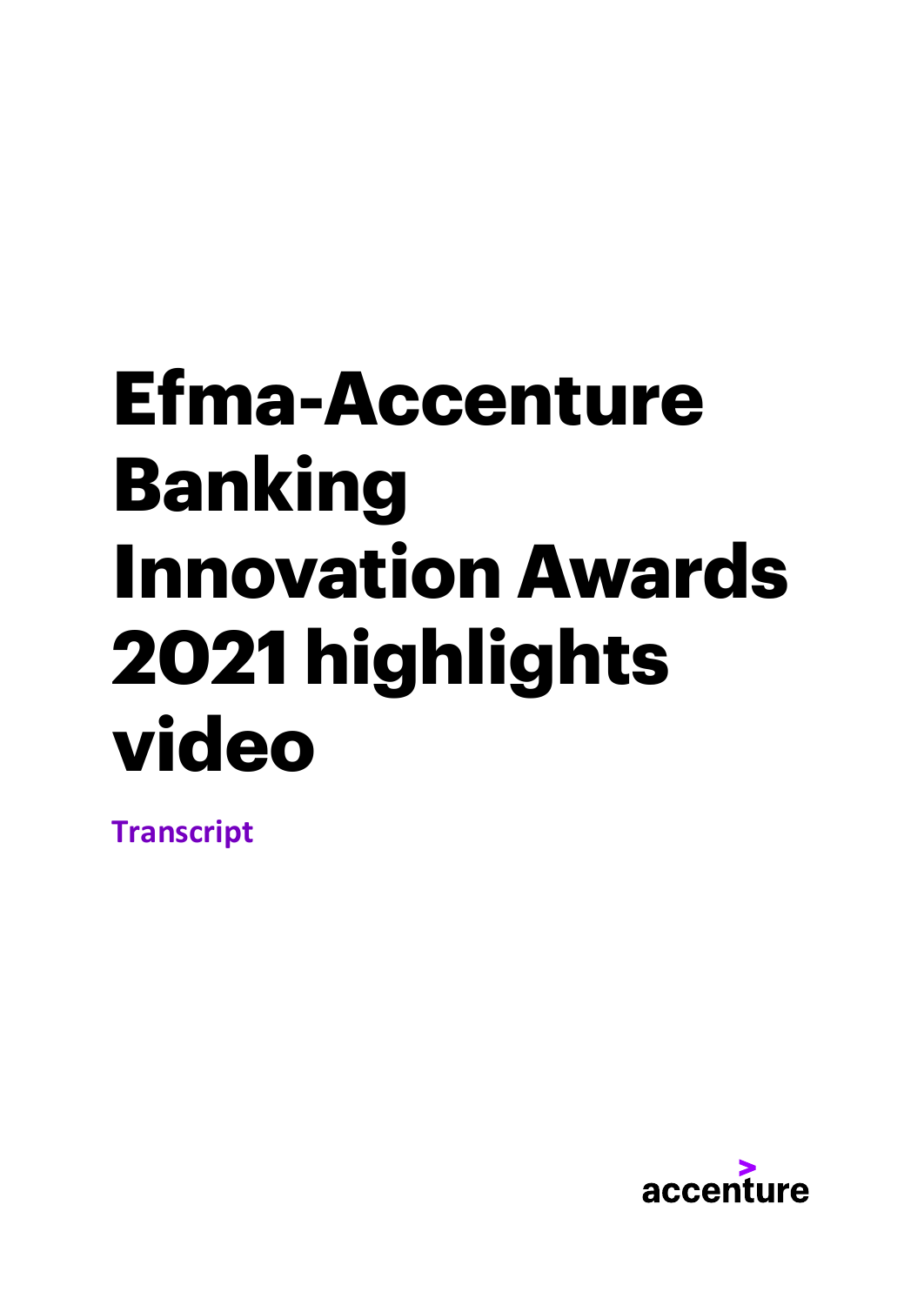Since 2013, Efma and Accenture have recognised and awarded the most significant innovations shaping the world of banking.

Over the 8 years, no fewer than 4,126 new concepts were submitted by 990 banks, fintechs and financial institutions in 100 countries.

From nimble start-ups to multi-national groups, the pace setters of the industry have risen to the challenges. By pivoting to digital and developing transformative new business models, they have embraced the opportunities of an evolving marketplace.

This spirit of innovation was alive at this year's virtual presentation of the Efma – Accenture Banking Innovation Awards. Industry experts shared their insights in real time, and the finalists across eight categories connected from around the globe to reveal their creativity.

This year's event broke all records. 816 submissions were received from 275 institutions in 73 countries. The ceremony attracted almost 800 registrations, with 16,000 platform interactions by 430 delegates.

Efma and Accenture strive to "make the exceptional visible". We do this, every year, by celebrating the most innovative ideas put into practice for the benefit of the banking industry and its customers.

The Efma – Accenture Banking Innovation Awards 2021 … the exceptional made visible!